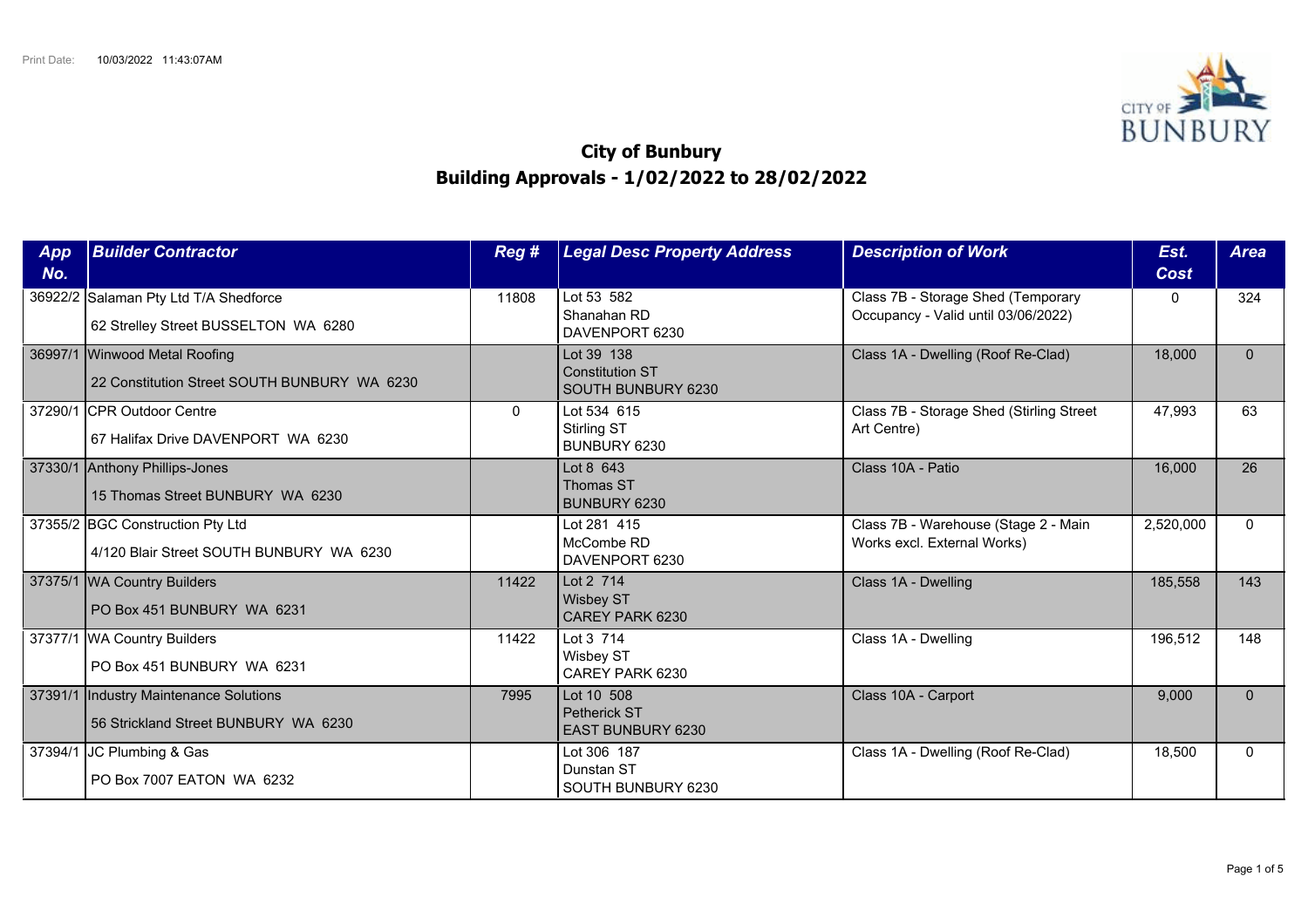| App<br>No. | <b>Builder Contractor</b>                                                           | Reg #             | <b>Legal Desc Property Address</b>                      | <b>Description of Work</b>                       | Est.<br><b>Cost</b> | <b>Area</b>  |
|------------|-------------------------------------------------------------------------------------|-------------------|---------------------------------------------------------|--------------------------------------------------|---------------------|--------------|
|            | 37399/1 Outdoor World Bunbury<br>5 Sylvan Way DAVENPORT WA 6230                     | $\overline{0}$    | Lot 339 572<br><b>Samuel Wright ST</b><br>BUNBURY 6230  | Class 10A - Patio                                | 8,870               | $\mathbf{0}$ |
|            | 37400/1  Industry Maintenance Solutions<br>56 Strickland Street BUNBURY WA 6230     | 7995              | Lot 6 669<br>Venn ST<br>EAST BUNBURY 6230               | Class 10A - Shed                                 | 13.490              | $\Omega$     |
|            | 37403/1 Outdoor World Bunbury<br>5 Sylvan Way DAVENPORT WA 6230                     | $\overline{0}$    | Lot 149 689<br><b>Wattle ST</b><br>BUNBURY 6230         | Class 10A - Patio x 2                            | 8,250               | $\mathbf{0}$ |
|            | 37405/1 ResiCom South West Pty Ltd<br>12 Sylvan Way DAVENPORT WA 6230               |                   | Lot 2 75<br><b>Braund ST</b><br>BUNBURY 6230            | Class 1A - Dwelling (2 Storey)                   | 325,460             | $\mathbf{0}$ |
|            | 37406/1 McEvoy Homes & Renovations<br>PO Box 17 GELORUP WA 6230                     | 11098             | Lot 4877 714<br><b>Wisbey ST</b><br>CAREY PARK 6230     | Class 9B - Scout Hall (Carey Park Scout<br>Hall) | 220,000             | $\mathbf{0}$ |
| 37407/1    | Industry Maintenance Solutions<br>56 Strickland Street BUNBURY WA 6230              | 7995              | Lot 133 472<br>Ocean DR<br>WITHERS 6230                 | Class 10A - Patio                                | 5,342               | $\mathbf{0}$ |
|            | 37408/1 Prime Contracting Pty Ltd<br>8 Simpson Avenue BUNBURY WA 6230               | wad307<br>wara927 | Lot 100 223<br>Forrest AV<br>SOUTH BUNBURY 6230         | Class 1A - Dwelling (Demolition)                 | 18,500              | $\mathbf{0}$ |
|            | 37414/1 Outdoor World Bunbury<br>5 Sylvan Way DAVENPORT WA 6230                     | $\mathbf{0}$      | Lot 2 274<br>Hands AV<br>CAREY PARK 6230                | Class 10A - Patio                                | 5,780               | $\mathbf{0}$ |
|            | 37415/1 CPR Outdoor Centre<br>67 Halifax Drive DAVENPORT WA 6230                    | $\Omega$          | Lot 50 903<br><b>Rivergum WY</b><br>GLEN IRIS 6230      | Class 10A - Patio                                | 10,675              | $\Omega$     |
|            | 37416/1 Robert Paul Hagan<br>12 Mossop Street SOUTH BUNBURY WA 6230                 |                   | Lot 28 448<br>Mossop ST<br>SOUTH BUNBURY 6230           | Class 10A - Shed                                 | 11,500              | $\mathbf{0}$ |
|            | 37418/1 Stepnell Building & Renovations<br>23 Mindalong Close SOUTH BUNBURY WA 6230 |                   | Lot 100 289<br><b>Herbert RD</b><br>EAST BUNBURY 6230   | Class 10A - Patio (Bunbury Football<br>Club)     | 15,000              | $\mathbf{0}$ |
|            | 37420/1 Shekinah Construction Pty Ltd<br>Gary Aitken PO Box 4207 BUNBURY WA 6231    | 101524            | Lot 27 116<br>Charles ST<br>BUNBURY 6230                | Class 10A - Verandah Additions                   | 41,970              | $\Omega$     |
|            | 37421/1 Hayden Hurst Barton<br>7 Hillcrest Avenue SOUTH BUNBURY WA 6230             |                   | Lot 27 296<br><b>Hillcrest AV</b><br>SOUTH BUNBURY 6230 | Class 10A - Patio                                | 8,822               | $\mathbf{0}$ |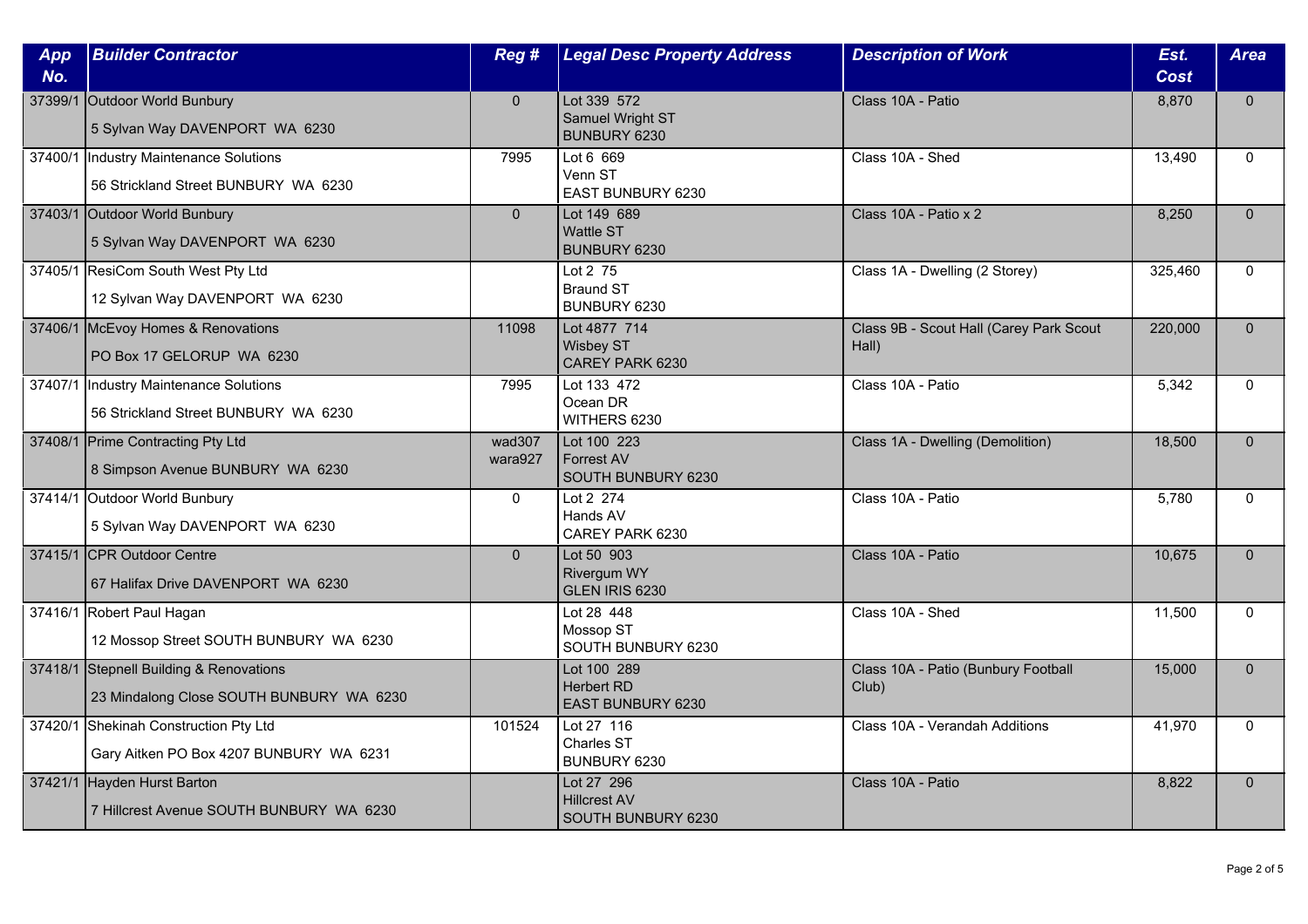| App<br>No. | <b>Builder Contractor</b>                                                                    | Reg#         | <b>Legal Desc Property Address</b>                             | <b>Description of Work</b>                                             | Est.<br>Cost | <b>Area</b>     |
|------------|----------------------------------------------------------------------------------------------|--------------|----------------------------------------------------------------|------------------------------------------------------------------------|--------------|-----------------|
| 37422/1    | <b>WA External Solutions</b><br>PO Box 720 BUSSELTON WA 6280                                 |              | Lot 2 224<br><b>Forrest ST</b><br>EAST BUNBURY 6230            | Class 10A - Patio                                                      | 4,650        | 17              |
| 37424/1    | Dirk Stan Van Noort<br>PO Box 1702 BUNBURY WA 6231                                           |              | Lot 11 230<br><b>Frankel ST</b><br>CAREY PARK 6230             | Class 1A - Dwelling (Alts & Adds)                                      | 18,500       | $\overline{28}$ |
|            | 37426/1 Southern City Building Group<br>9 Richter Road DAVENPORT WA 6230                     |              | Lot 3 182<br>Dryandra CT<br>PICTON 6229                        | Class 7B - Storage Warehouse                                           | 170,000      | $\mathbf{0}$    |
|            | 37427/1 Industry Maintenance Solutions<br>56 Strickland Street BUNBURY WA 6230               | 7995         | Lot 474 654<br>Tremandra WY<br>GLEN IRIS 6230                  | Class 10A - Shed                                                       | 12,829       | $\mathbf{0}$    |
|            | 37428/1 Outdoor World Bunbury<br>5 Sylvan Way DAVENPORT WA 6230                              | $\mathbf{0}$ | Lot 356 651<br>Tobin PL<br>WITHERS 6230                        | Class 10A - Shed                                                       | 15,550       | 24              |
|            | 37429/1 IGM Constructions Pty Ltd<br>PO Box 283 BUNBURY WA 6231                              | 8563         | Lot 101 149<br>Craigie ST<br>DAVENPORT 6230                    | Class 10B - LED Sign & Walkway<br>(Prime)                              | 65,000       | $\Omega$        |
|            | 37430/1 Focus Demolition & Asbestos Removal Pty Ltd<br>544 Beaufort Street MT LAWLEY WA 6105 |              | Lot 27 509<br>Pickersgill ST<br>BUNBURY 6230                   | Class 5 - Commercial Building<br>(Demolition) GWN                      | 249,000      | $\mathbf 0$     |
|            | 37431/1 Davin Paul Ogden<br>45 Winthrop Avenue COLLEGE GROVE WA 6230                         |              | Lot 226 712<br><b>Winthrop AV</b><br><b>COLLEGE GROVE 6230</b> | Class 10B - Swimming Pool & Pool<br><b>Safety Barriers</b>             | 30,000       | $\mathbf{0}$    |
|            | 37432/1 Automated Surveys Pty Ltd<br>PO Box 1822 OSBORNE PARK WA 6916                        |              | Lot 55 272<br>Hamersley DR<br>CAREY PARK 6230                  | Class 1A - Dwelling x 2 (Strata Title)                                 | $\mathbf 0$  | $\Omega$        |
|            | 37433/1 Westkey Modular Housing<br>52A Buckingham Drive WANGARA WA 6065                      |              | Lot 1881 364<br>Koombana DR<br>BUNBURY 6230                    | Class 1B - Individual Modular Housing x<br>26 (Discovery Holiday Park) | 4,499,600    | $\mathbf{0}$    |
| 37434/1    | ABN Residential WA Pty Ltd T/A Dale Alcock Homes<br>South West<br>PO Box 354 BUNBURY WA 6230 | 5409         | Lot 10 73<br><b>Brand AV</b><br><b>USHER 6230</b>              | Class 1A - Ancillary Dwelling                                          | 222,839      | 125             |
|            | 37435/1 Philip Wayne Johansson<br>27 Brookview Avenue GELORUP WA 6230                        |              | Lot 142 712<br><b>Winthrop AV</b><br>COLLEGE GROVE 6230        | Class 10B - Swimming Pool Safety<br><b>Barriers</b>                    | 4,000        | $\Omega$        |
|            | 37436/1 Westkey Modular Housing<br>52A Buckingham Drive WANGARA WA 6065                      |              | Lot 1881 364<br>Koombana DR<br>BUNBURY 6230                    | Class 9B - Recreation Building<br>(Discovery Holiday Park)             | 254,000      | $\mathbf{0}$    |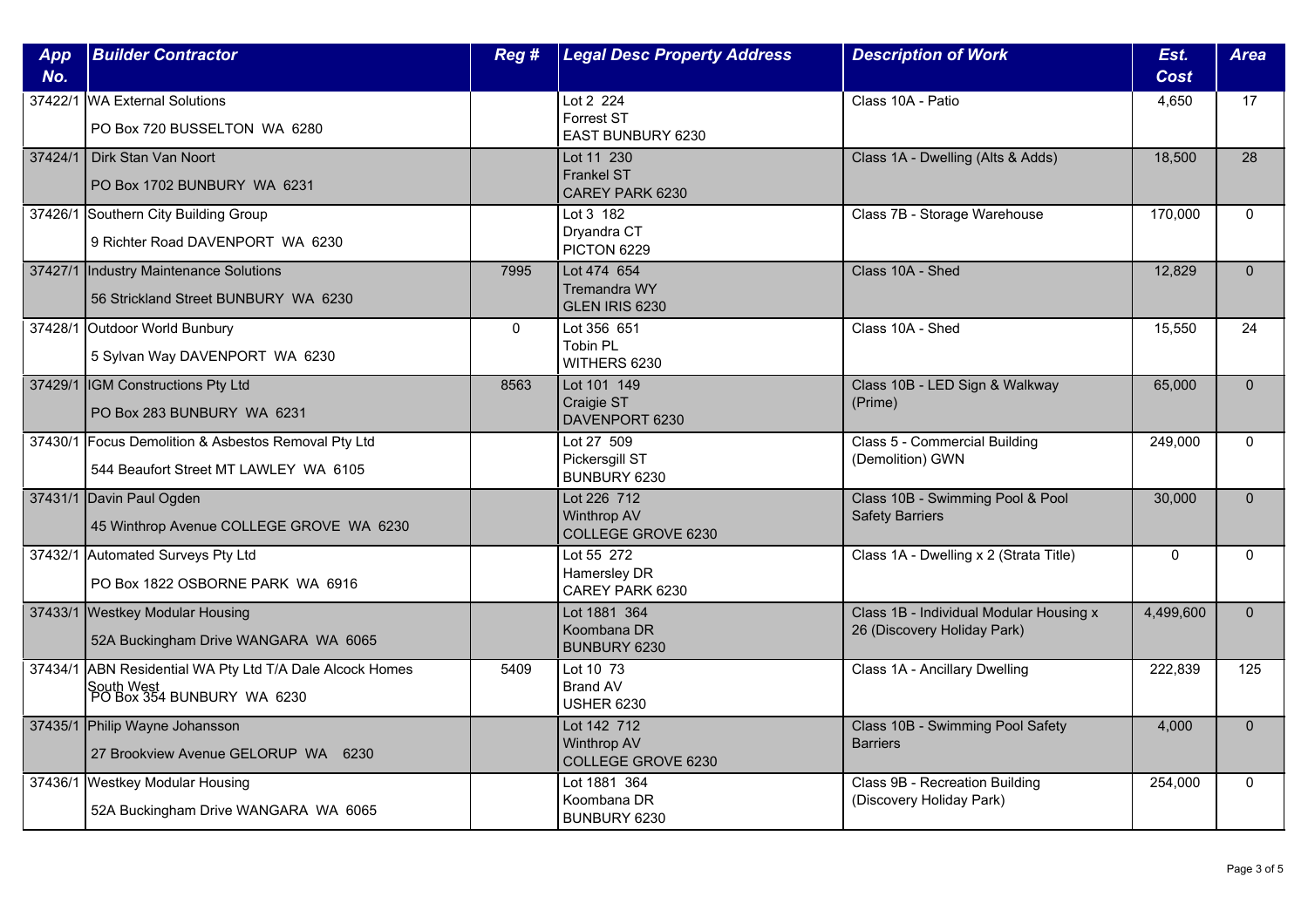| App<br>No. | <b>Builder Contractor</b>                                                                                         | Reg #             | <b>Legal Desc Property Address</b>                     | <b>Description of Work</b>                                               | Est.<br><b>Cost</b> | <b>Area</b>  |
|------------|-------------------------------------------------------------------------------------------------------------------|-------------------|--------------------------------------------------------|--------------------------------------------------------------------------|---------------------|--------------|
|            | 37439/1 D Prosser Holdings Pty Ltd T/A Prosser Built<br>11 Mummery Crescent EAST BUNBURY WA 6230                  | BP101760          | Lot 108 620<br><b>Strickland ST</b><br>BUNBURY 6230    | Class 9B - Public Building<br>Refurbishment (Unit 4H Anytime<br>Fitness) | 301,905             | $\mathbf{0}$ |
|            | 37440/1 Prime Contracting Pty Ltd<br>8 Simpson Avenue BUNBURY WA 6230                                             | wad307<br>wara927 | Lot 167 465<br>North ST<br><b>EAST BUNBURY 6230</b>    | Class 1A - Dwelling (Demolition)                                         | 16,500              | $\Omega$     |
|            | 37441/1 Bunbury Pool Centre<br>PO Box 6027 South Bunbury WA 6230                                                  | $\overline{0}$    | Lot 6 59<br><b>Birkdale PL</b><br>PELICAN POINT 6230   | Class 10B - Swimming Pool                                                | 32,957              | 29           |
| 37442/1    | Daniel Roy Mainstone<br>12 Birkdale Place PELICAN POINT WA 6230                                                   |                   | Lot 6 59<br><b>Birkdale PL</b><br>PELICAN POINT 6230   | Class 10B - Swimming Pool Safety<br><b>Barrier</b>                       | 10,000              | $\mathbf{0}$ |
| 37443/1    | Ashley Scott Verwijmeren<br>13 Halsey Street SOUTH BUNBURY WA 6230                                                |                   | Lot 86 450<br>Mummery CR<br>EAST BUNBURY 6230          | Class 7B - Warehouse/Showroom<br>(Fitout & UAT)                          | 19,800              | 523          |
|            | 37444/1 Shelford Constructions Pty Ltd<br>131 Dixon Road EAST ROCKINGHAM WA 6168                                  | 8429              | Lot 4 870<br>Epacris ELB<br>PELICAN POINT 6230         | Class 1A - Dwelling (2 Storey)                                           | 475,704             | 268          |
|            | 37448/1 City Building Engineering Services (Aus) Pty Ltd<br>10 Nexus Court MULGRAVE VIC 3170                      | 103973            | Lot 201 223<br><b>Forrest AV</b><br>SOUTH BUNBURY 6230 | Class 5 - Medical Office (Alts & Adds)<br>Tenancy 5 Red Cross Life Blood | 75,000              | $\mathbf{0}$ |
| 37450/1    | Tangent Nominees Pty Ltd T/A Summit Homes<br>Bunbury & South West<br>Shop 1, 67-77 Queen Street BUSSELTON WA 6280 | BC10689           | Lot 37 947<br>Canter CCT<br>SOUTH BUNBURY 6230         | Class 1A - Dwelling                                                      | 266,689             | 163          |
| 37451/1    | Tangent Nominees Pty Ltd T/A Summit Homes<br>Bunbury & South West<br>Shop 1, 67-77 Queen Street BUSSELTON WA 6280 | BC10689           | Lot 36 947<br><b>Canter CCT</b><br>SOUTH BUNBURY 6230  | Class 1A - Dwelling                                                      | 256,940             | 165          |
|            | 37452/1 ABN Residential WA Pty Ltd T/A Dale Alcock Homes<br>South West<br>  PO Box 354 BUNBURY WA 6230            | 5409              | Lot 724 136<br>Columbine TCE<br>GLEN IRIS 6230         | Class 1A - Dwelling                                                      | 218,235             | 135          |
|            | 37454/1 Tallwood Constructions Pty Ltd<br>PO Box 2460 BUNBURY WA 6231                                             | 10355             | Lot 21 472<br>Ocean DR<br>SOUTH BUNBURY 6230           | Class 1A - Dwelling (Alts & Adds)                                        | 500,000             | $\mathbf{0}$ |
|            | 37455/1 Factory Pools Perth Pty Ltd<br>28 Da Vinci Way FORRESTDALE WA 6112                                        |                   | Lot 55 443<br>Moorland AV<br>GLEN IRIS 6230            | Class 10B - Swimming Pool &<br><b>Temporary Pool Safety Barriers</b>     | 39,552              | $\Omega$     |
| 37464/1    | Home Group WA South West Pty Ltd<br>PO Box 426 BUNBURY WA 6231                                                    | 10564             | Lot 2 511<br>Picton RD<br>EAST BUNBURY 6230            | Class 1A - Dwelling                                                      | 282,000             | $\mathbf{0}$ |